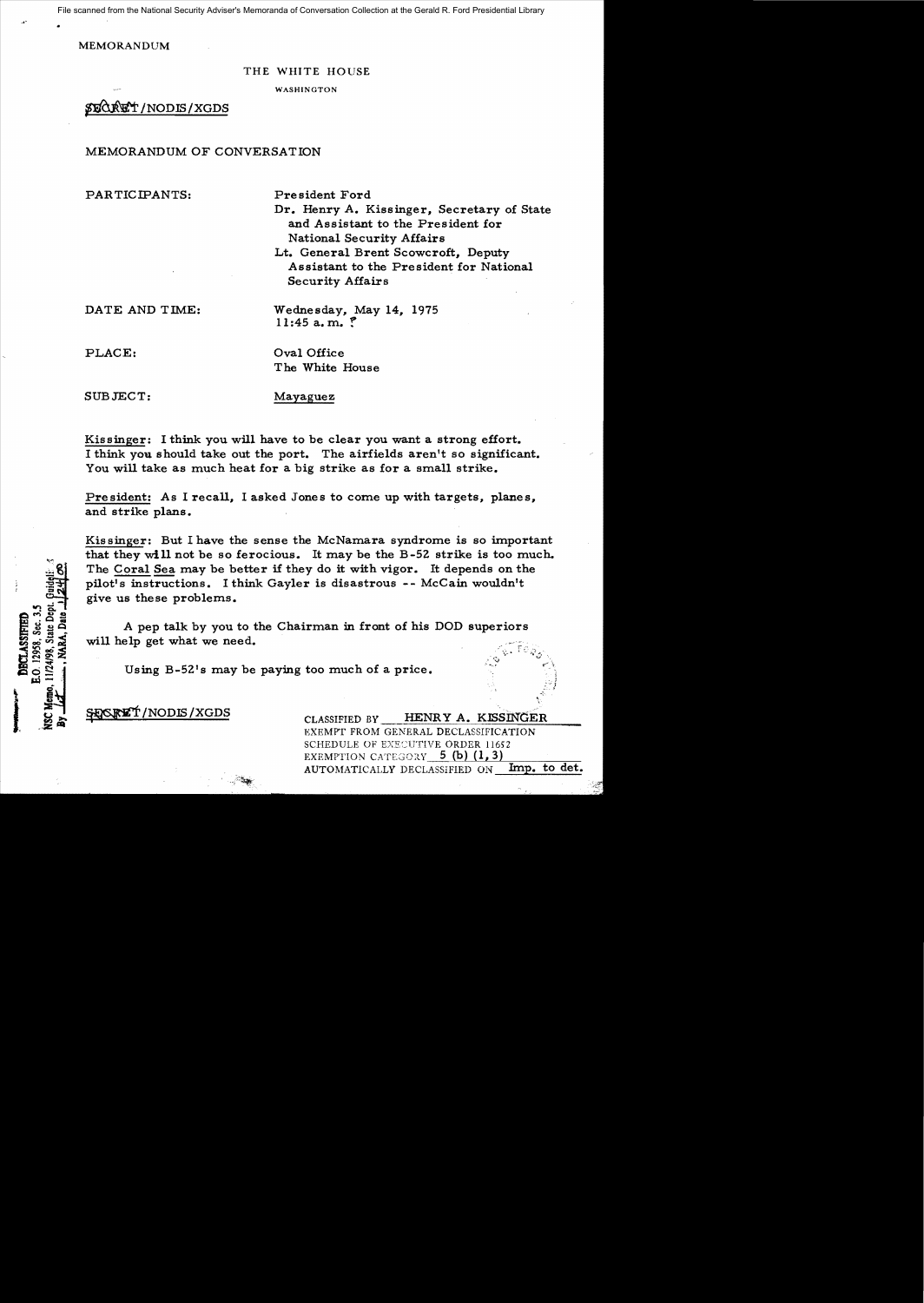## $SECBEP/NODIS/XGDS$  2.

President: We won't have carrier strikes unless they can convince me they are meaningful.

Kissinger: Luckily they have taken a Swedish ship.

President: I am disturbed at the lack of carrying out orders. I can give all the orders, but if they don't carry them out.... I was mad yesterday.

Kissinger: This is your first crisis. You should establish a reputation for being too tough to tackle. This is a replay of the EC -121. I see the argument against the B-52's.

President: I think I should say I favor the B-52's unless they can show they can do as much with tacair.

Kissinger: That is a good way to get at the problem. The price will be the same. H you use force it should be ferociously.

We have learned our naval deployments aren't very good.

President: Another thing we have learned is that the Naval forces aren't in as good condition as they should be.

Kissinger: On the world economic scene, I think we shouldn't push so hard on the philosophic "free market" pitch. We should deal pragmatically.

## /NODIS/XGDS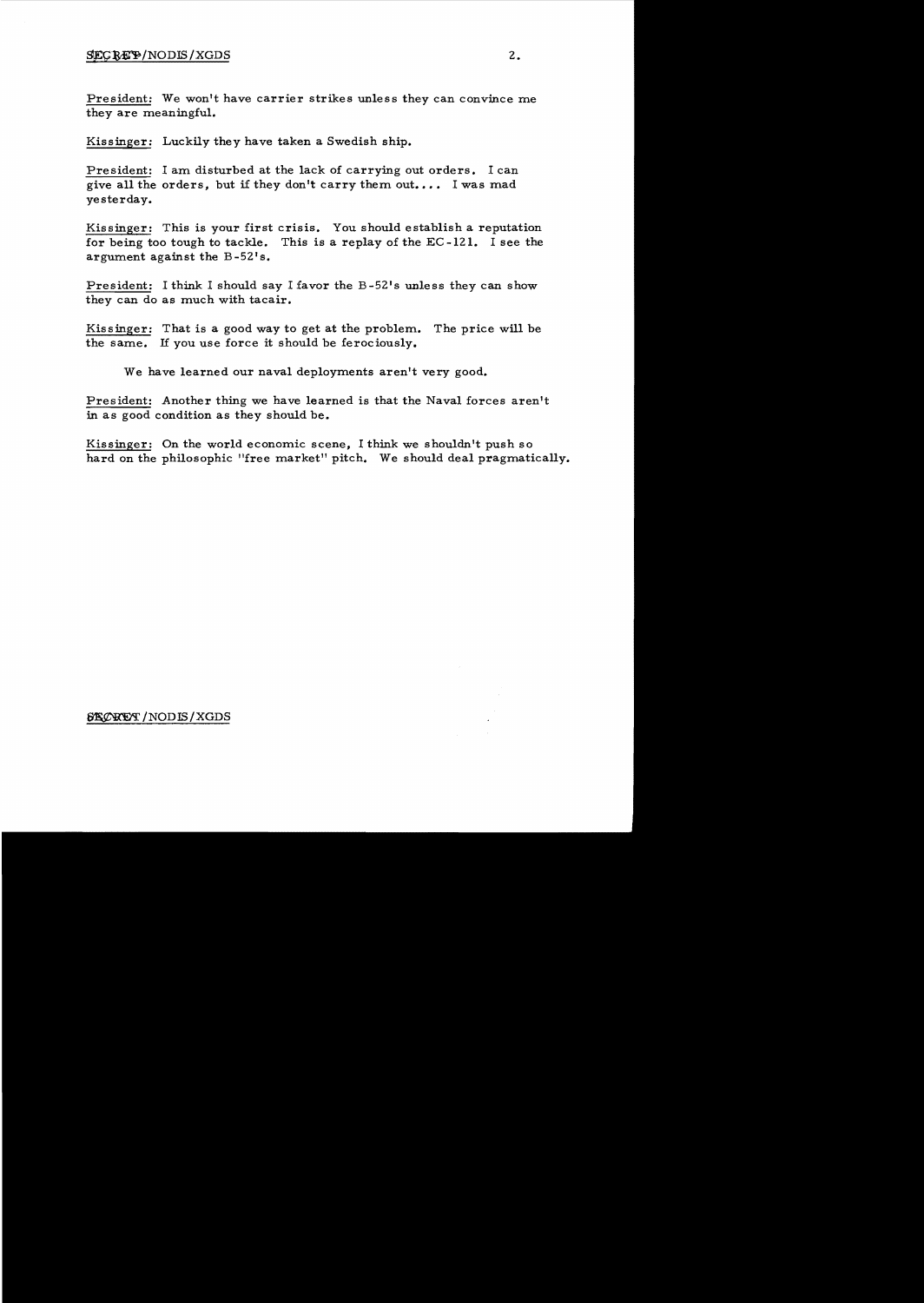MEMORANDUM

#### THE WHITE HOUSE

WASHINGTON

SECRET/NODES/XGDS

## MEMORANDUM OF CONVERSATION

| PARTICIPANTS:  | President Ford<br>Dr. Henry A. Kissinger, Secretary of State and<br>Assistant to the President for National<br><b>Security Affairs</b><br>Lt. General Brent Scowcroft, Deputy Assistant<br>to the President for National Security Affairs |
|----------------|-------------------------------------------------------------------------------------------------------------------------------------------------------------------------------------------------------------------------------------------|
| DATE AND TIME: | Wednesday, May 14, 1975<br>9:15 a.m.                                                                                                                                                                                                      |
| PLACE:         | The Oval Office                                                                                                                                                                                                                           |

Kissinger: The sponsors of my [Kansas City] speech included NAACP, Labor, and so on, so it just wasn't conservatives. They were up in arms over the CIA, and worried over Vietnam.

The White House

President: On the Middle East?

Kissinger: There was no great support for Israel. No great opposition either. But it is obvious that Israel is after me. [He discussed the Matti Golan book incident.] They must have known about the manuscript but they never told us. How did the documents leak?

President: As I read the articles, I thought we should demand a copy of the book.

Kissinger: Then we would have to confirm or deny it. We should demand a report of the issue. Butnot even the Soviets have leaked the substance of our discussions, however much it might have been to their advantage.

[The President takes a phone call.]

There is a total lack of confidentiality and Rabin should be told that. Also that they are proselytizing.

SECRET/NODIS/XGDS

12958, Sec. 3. **DECLASSIFIED** 

 $\overline{a}$ 

11/24/98, State Ž

NSC Memo,

 $\tilde{a}$ 

CLASSIFIED BY HENRY A. KISSINGER CLASSIFIED BY SCHEDULE OF EXECUTIVE ORDER 11652  $\frac{2}{3}$ WEMPTION CATEGORY 5 (b)  $(1, 3)$ MUTOMATICALLY DECLASSIFIED ON Imp. to Det.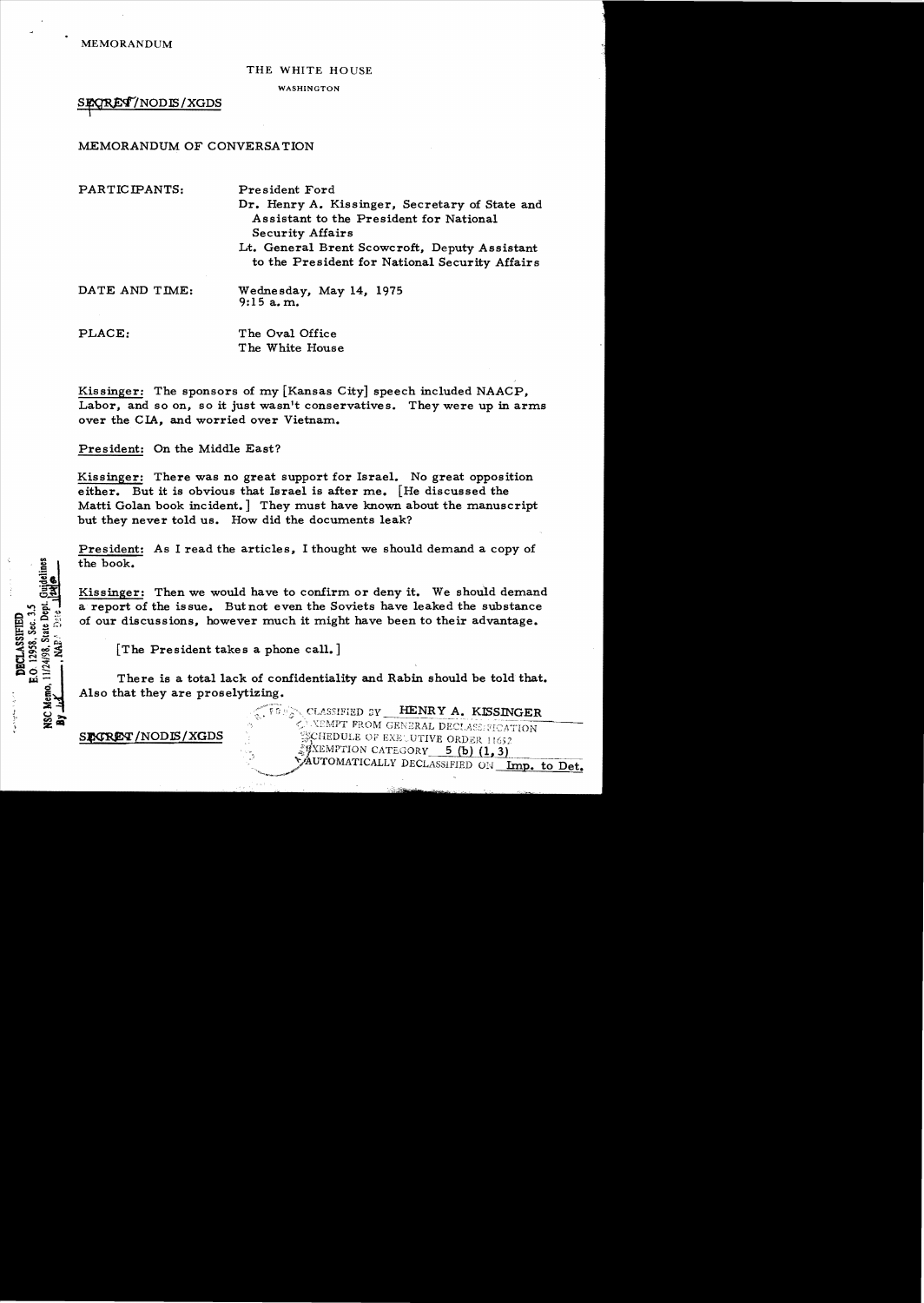# $\frac{1}{2}$   $\frac{1}{2}$

President: Sid Yates was in. He was reasonable but he is totally pro-Israel. He had obviously been briefed. He ticked off a number of things, including the Clements/Brown trip.

Kissinger: There is no massive support in the Midwest for either Israel or the Arabs.

The Greek and Turk Foreign Ministers are now going to meet.

President: Can we tell Mansfield and Scott?

Kissinger: Yes. Don't promise them too much in results from the negotiations. I would stress the threat to NATO and the danger of radicalizing the Turks.

The Syria-Iraq tension is serious.

I think the Israelis are after me. If they can get me, that will induce, they think, several months of confusion, and then we will be into the elections and they will be free until '77.

President: I told Sid Yates we would probably have to go to Geneva, and we have warned both of them about making military moves.

Kissinger: I think I have to tell Gromyko we are prepared to go to Geneva.

President: He asked about Jordan. I showed him what we have given Israel and I said we have no apologies.

Kissinger: Asad replied to your letter of six weeks ago. I'll send it in -with my MemCon. It is very friendly. You flattered them out of their minds by offering to meet him in connection with CSCE. He will send the Foreign Minister here after Rabin's visit. We should hear him the end of June and announce the 1st of July.

I would tell Gromyko we wouldn't have any separate maneuvers before Geneva, but we are not ready to discuss the impact of it before your consultations. Geneva wouldn't be before late July or August.

President: Would that interfere with the Brezhnev summit?

Kissinger: Brezhnev seems in some trouble again. According to Congressman Bennett, he's going into the hospital again.

#### ~1"NOD1S/XGDS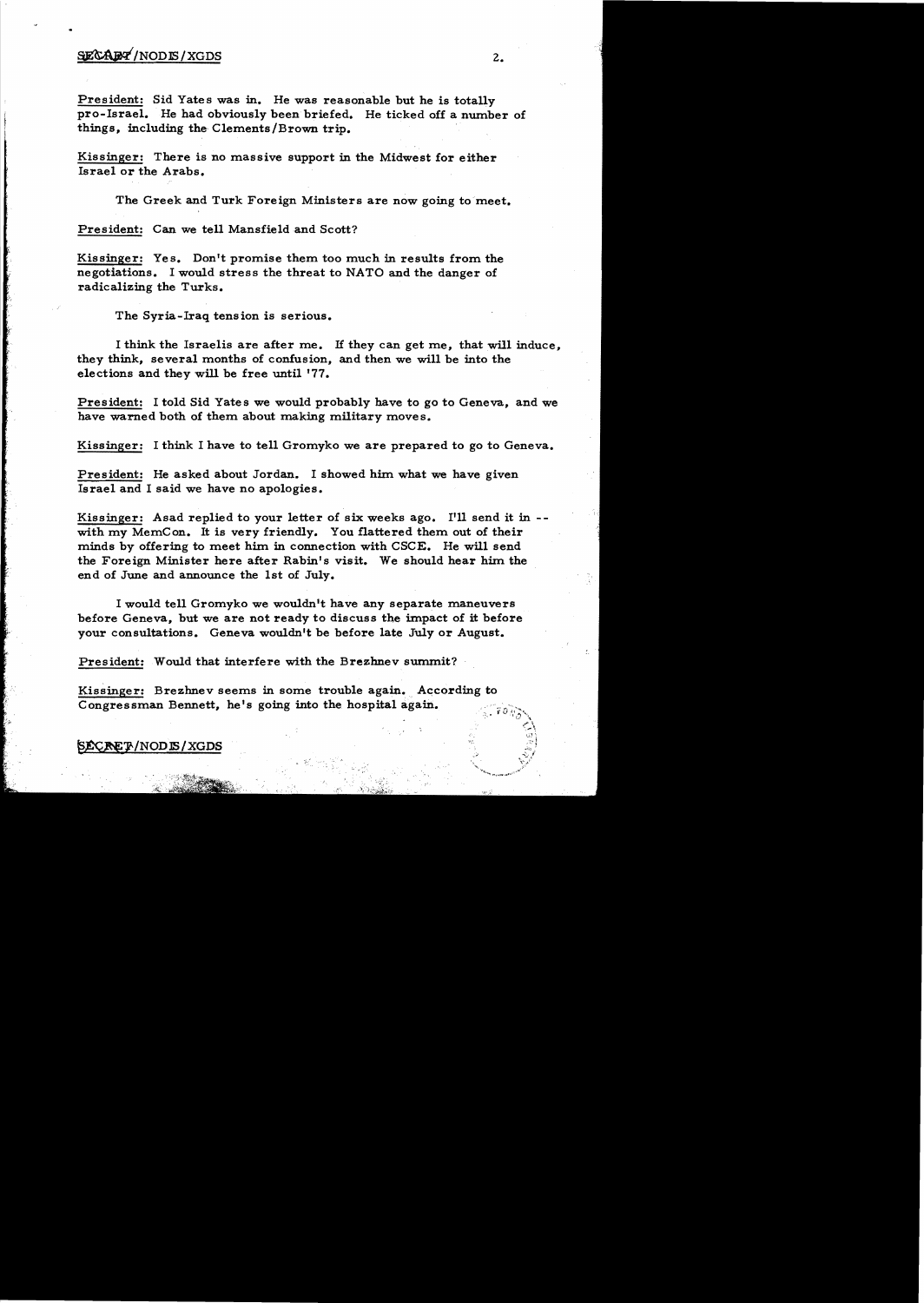# ~/NODlS/XGDS

•

You can't cooperate with the Soviet Union on the Middle East beforehand or they will preempt us.

On SALT, we have to be careful pot to drive the Soviets beyond a certain point. We are better off in coordinating a tough policy by keeping detente.

We would be better off if there was a right wing. Jackson is hurting us badly by going left. I think you are strong now -- once you get off the Eastern seaboard you are in good shape. There were 5,000 people standing in front of the Statehouse. These people want to be proud of their President. They want the Republican convention in Kansas City.

President: That's not a bad idea.

Kissinger: I will have a rocky session with Gromyko because he will want a commitment on the Middle East. '

On den Uyl, there is no question of our commitment, but the Alliance needs to think about joint actions, not just words, like how to consult on energy, Middle East, etc. He has domestic problems.

There is one bilateral problem -- KLM. We haven't formally agreed.



 $3.$ 

SECRET/NODIS/XGDS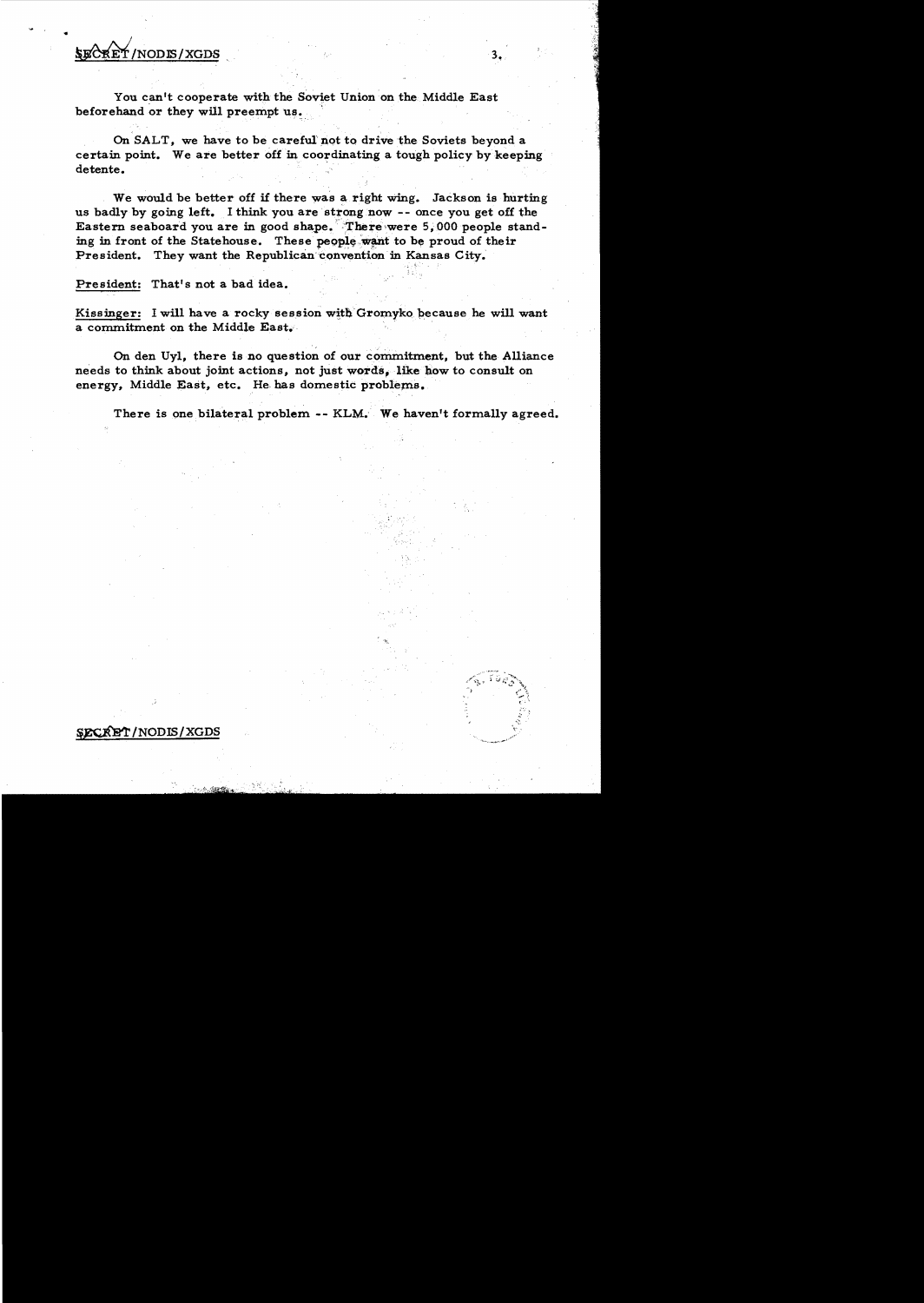Mes. / HAIK (? Wed, May 14 -)<br>Mes. / HAIK (? Wed, May 14 -) I think eyone will have to be clear you around or strong effort. I think you should take ont c fat. The arrivelles aren't to sig. you will Lahiar much heat for a ling as a swell strike. as Jucall, I asked Junes to cause comme my cul Terkpets, places & stitte plans. Bit I have serve à Mi havina Lyndreas  $\mathcal{K}_+$ is so ingestant tout try not so personne 1 I may be 0-52 that is to much. The Ceral Sin May be better y troy dant af vega. It degrade om jobits instructions. I think Gaylin is closations Mr Guern brandant qui une Chac porte Opp talk by you to Clare in food of his DOD Lysians will help get what we wed. Asing B-522 min be paying to much of a piece P We want have cause the unless they can convince me thing are meaningful. Richarding thoughout Whom a Suice ship. P Ion chatmited at the lack of carrying ant a des Ican give all c orders, but if they drit canny Uni ont - I was mad yesterday. K This your post crisis. Jou should extak a reportation for him too tongs to tackle. This a uplay of EC-121. Isse comment against - 8-520. P I think I should by I from CB-52's unles they can that they can do as much w/s Tarain. K That a peach was to get it a pole. This piece will be some, If you was face it should be foround,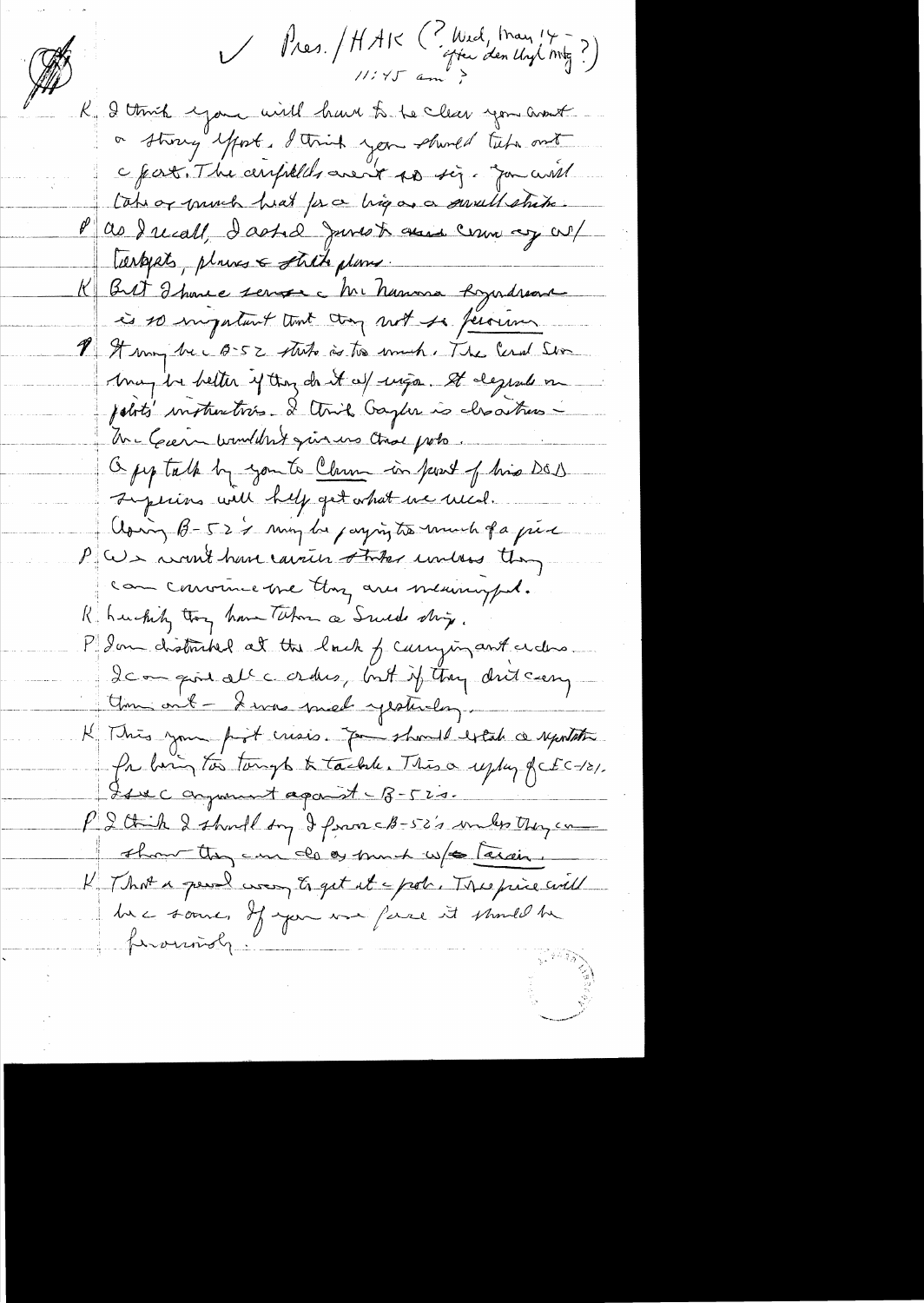Utapas - boardons coaded. E We have learned our wound deployments aven't way genel. P. Another thing we have been about hund fores Chartison as good combine a they should be. K Once would learn seine, 2 third we phoneduse proh so hard on the photosophi free worker" prtih + chal pragonatically.  $\mathcal{O}(\mathcal{O}(n^2))$  . The second constraints of the second constraints of the second constraints of  $\mathcal{O}(n^2)$  $\label{eq:2} \begin{split} \mathcal{L}_{\text{max}}(\mathcal{L}_{\text{max}}) = \mathcal{L}_{\text{max}}(\mathcal{L}_{\text{max}}) \end{split}$  $\label{eq:2.1} \mathcal{L}(\mathbf{x}) = \mathcal{L}(\mathbf{x}) \mathcal{L}(\mathbf{x}) = \mathcal{L}(\mathbf{x}) \mathcal{L}(\mathbf{x}) \mathcal{L}(\mathbf{x}) = \mathcal{L}(\mathbf{x}) \mathcal{L}(\mathbf{x})$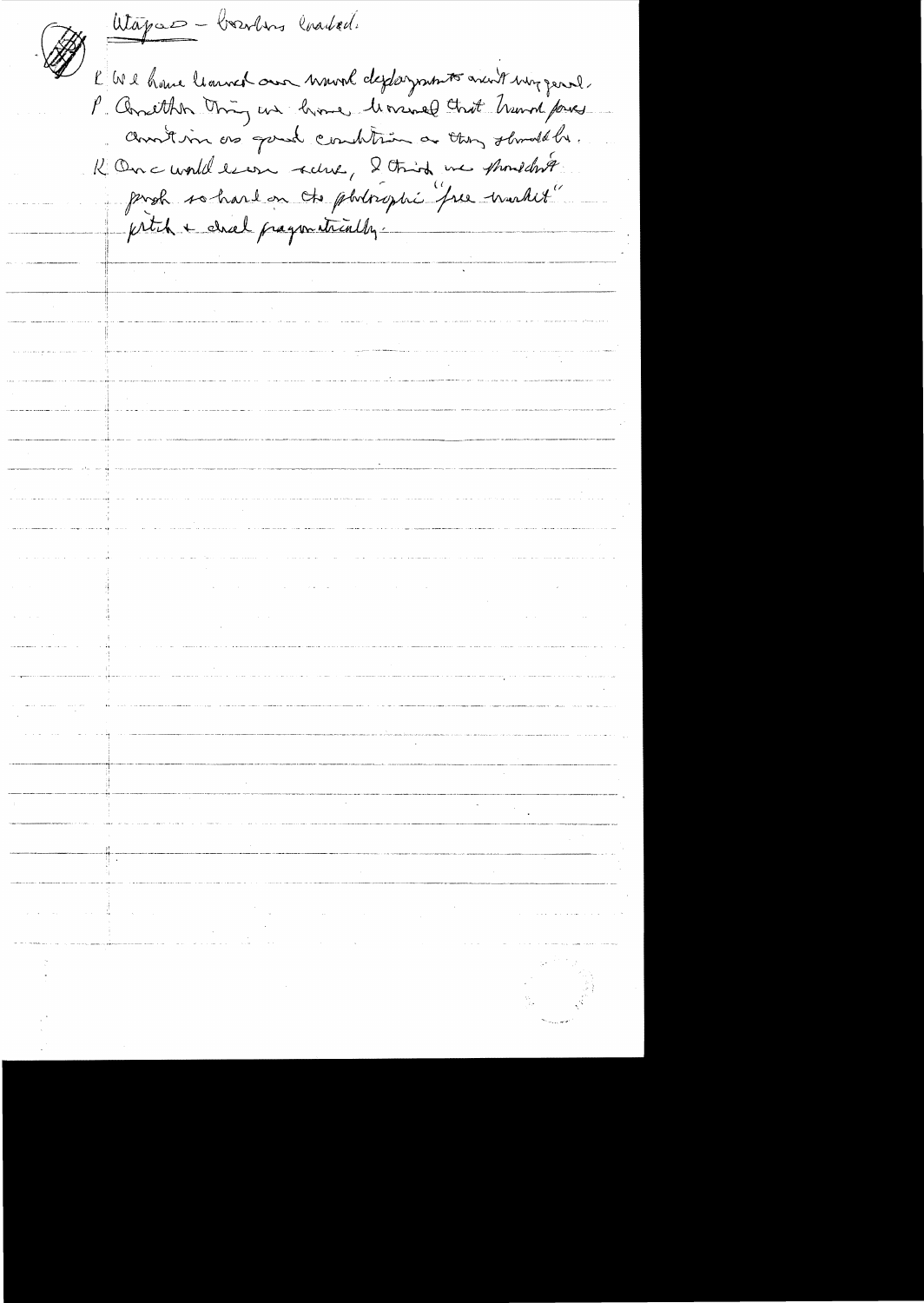ung of Tucky Executel Shirping Deux  $P/K$  /4 kmay)  $5 \frac{V}{9}$  am K The sponsors of my speech underded NAACP, habe, its, so It put was it crescionations. They were my in any avec C/A, unied ann VN. Mildle East No quat support faut. No prent symmer with hot it shrims they I spt me. (Described Book matter) us. How did - doments leak? P as derail contrites, that we should damned a copy Pe brete? K Then as would have to confirm of dany. We should semine a report of a raine. But not even a Sons have leaked c subtmace of an chairma, however much it might have been to their cedrantage. ( Bus gets plan call). Treve is a total lack of competitively + Ration should be Told that - also that they are prodyctoring P Sel y ates was in. He was lossent to be was Totally per - I. He had Municipal bureau brigged. He tribal office they find a Clementa Brown K There is no mussion surport in Indevent for eacher I a carolo. \$ The Gees + Truck FN are now party to met P Com an till hungredd Scott R' Jes. Don't prairie that to much in results Jem negot a real distress ctruck to NATO My reducting c Truts. The Syria-Jag terrin is suits.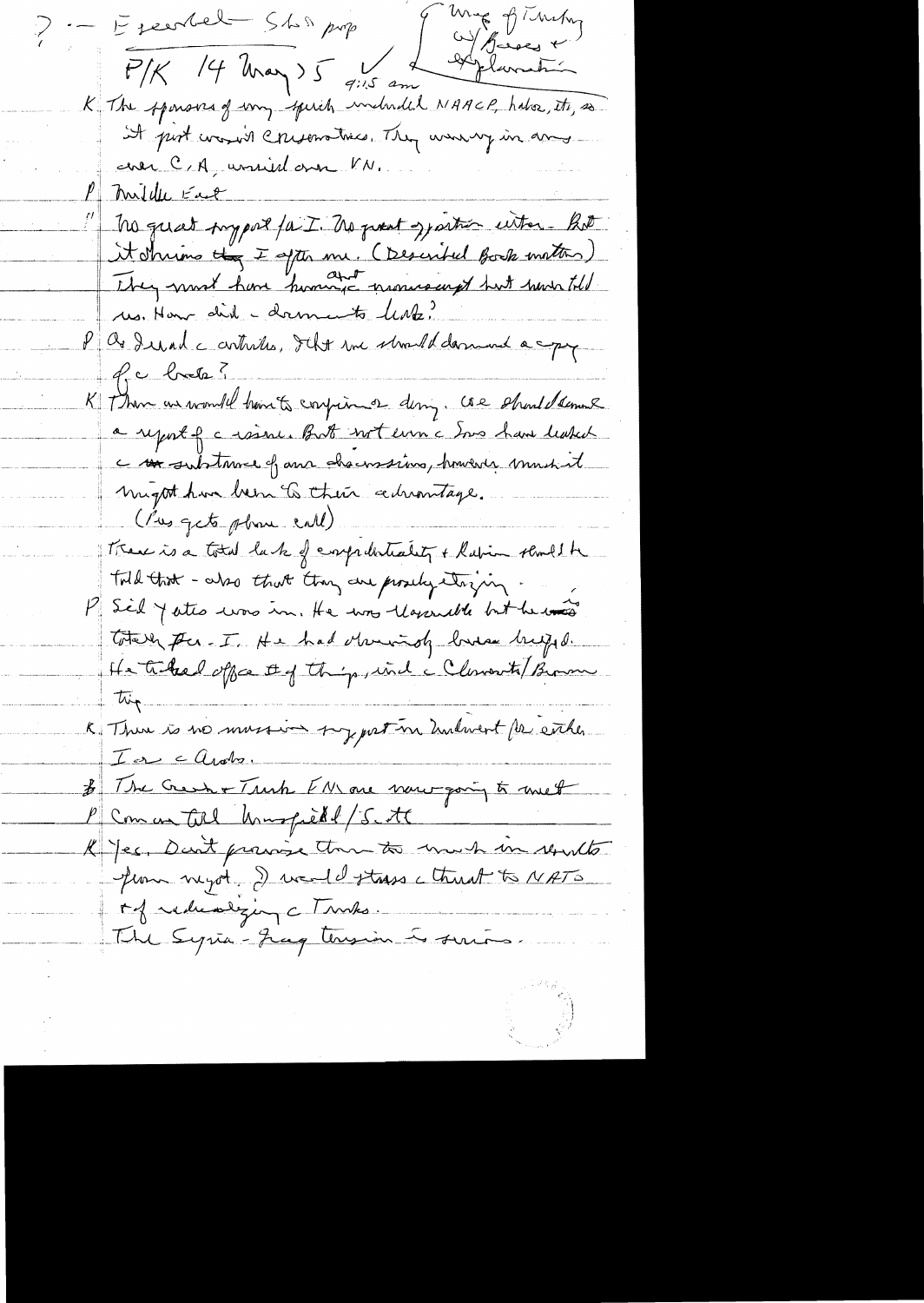Till State Fahr

I think I are often the If they can get the three will miline, they think, unanal worthy of conferren, then we will be unto celestion a to will be face til ?? Still yatte une world just hust for to conser, and we have wanted both obout not mil, may I Strik & have to tell anythe we prejudite 90 To General P He asked over Jadan. I showed the what we have quien I + 2, and we have the of playing K asal uplit to you letter of 6 who ago. Il und ption muito la offering to meet him in connaction us/ CSCE. He will send Fu hre. opta Robin, We should have him budg June + enumere 1st of July Iwould tell crouz to me wouldn't have any sycanote measureuses before Genera, huit was not undry to how an an export of it like James consultations. Cernes content de Lyon late pry or ang. Pursuel that mitingen is By surrount. Ki Brez serves in sometrande again. Carry Brandt, going not bop again. Jan coit compas/ 50 on ME leforehand or thing will present us. Un Salt, un home & la careful ent le chaire Sons helpand a certain junt we better off

 $\bigstar$